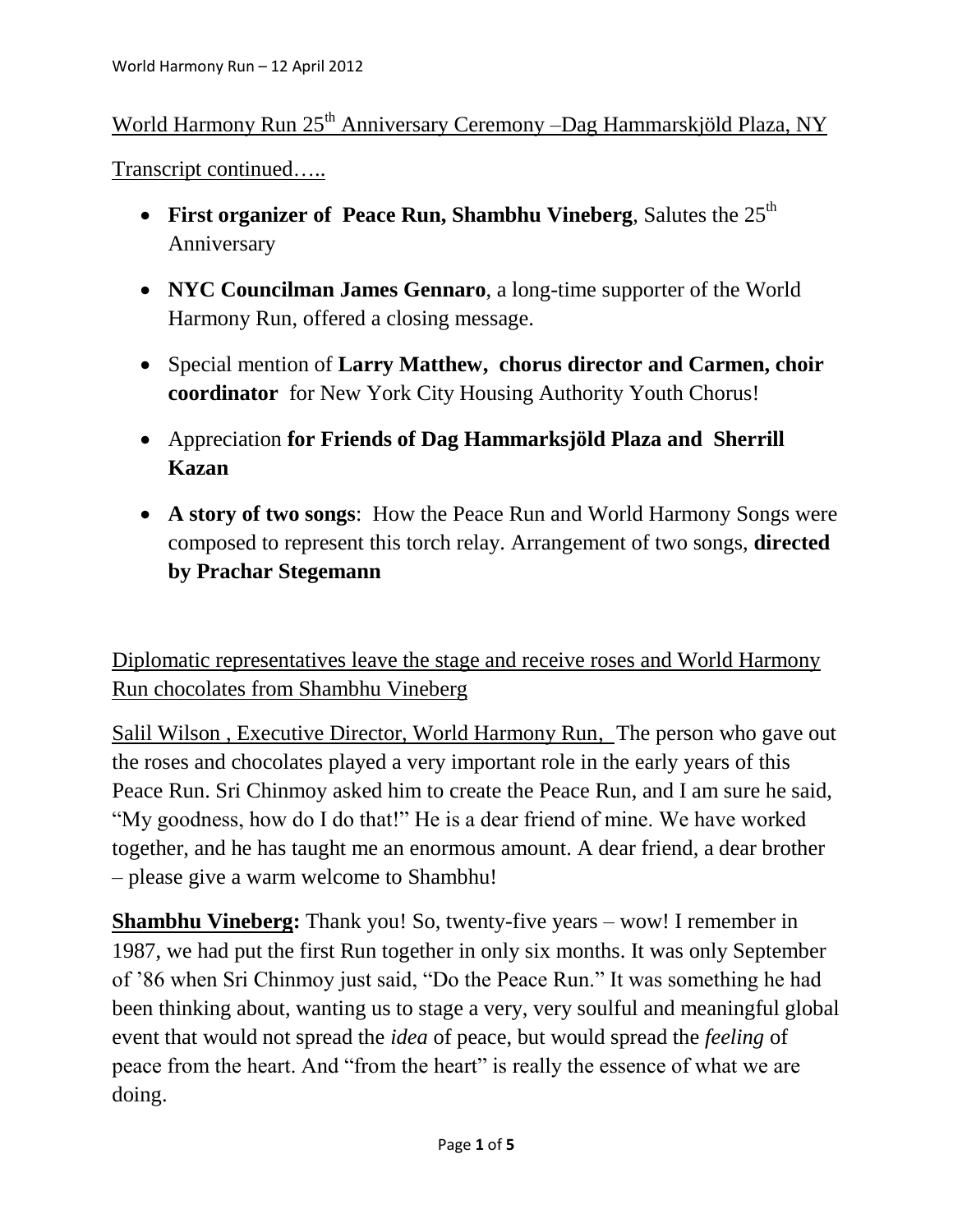For everybody who is involved with the Run as an organiser, as a runner, as an observer, there is definitely this feeling of the heart that comes through when you are running, when you are carrying the torch. Because at the moment when you are taking the action of sharing this event or conveying the event, you are carrying the spirit. You are the Harmony Run, you are the Peace Run, you are the cause, you are the expression, you are the advocate, you are the peace. And that is the great honour that we all have, to participate in this event and to help carry it forward.

And whether you are the guy asked to put it together, like myself, or whether you are a person who is running or observing, we are all the same, because in the end**, it is not the role that we play; it is the fact that we play the role**. Not the role that we play, but the fact that we take the action and that we put our life and we put our heart and soul into that action.

So, I just want to say that this ceremony will end in a few minutes, but it is really another beginning of another beautiful event, and it will involve millions of people in over a hundred countries this time. And this Run will go on forever. And so I want to thank everyone who has come out, and thank Salil and the great team that keeps this Run going on. I feel so honoured to be able to be here each time.

I just want to end with a quote from Sri Chinmoy: "May the peace I feel in my imagination become a reality in my life. May the peace I feel in my imagination become a reality in my life." Through this Run and through this day and in this moment, that is happening, because we are making peace, we are making harmony a reality simply by committing ourselves to it. So, thank you all for coming out, thank you to all the runners. I feel very grateful to be here, and blessings to all.

See also: *[History of development and expansion of Sri Chinmoy Oneness Home Peace and World](http://www.worldharmonyrun.org/about/history)  [Harmony Runs](http://www.worldharmonyrun.org/about/history)*. From the the [Preface](http://www.worldharmonyrun.org/about/history/history_2011/preface) "I ... had some of the greatest moments of my life leading this event...It began in May 1986 when Sri Chinmoy asked, while we were walking through the hallowed halls of the United Nations, if I could organize a global Peace Run. The United Nations had proclaimed 1986 the International Year of Peace, and Sri Chinmoy wanted to offer a heartfelt and sincere expression of peace on a global scale."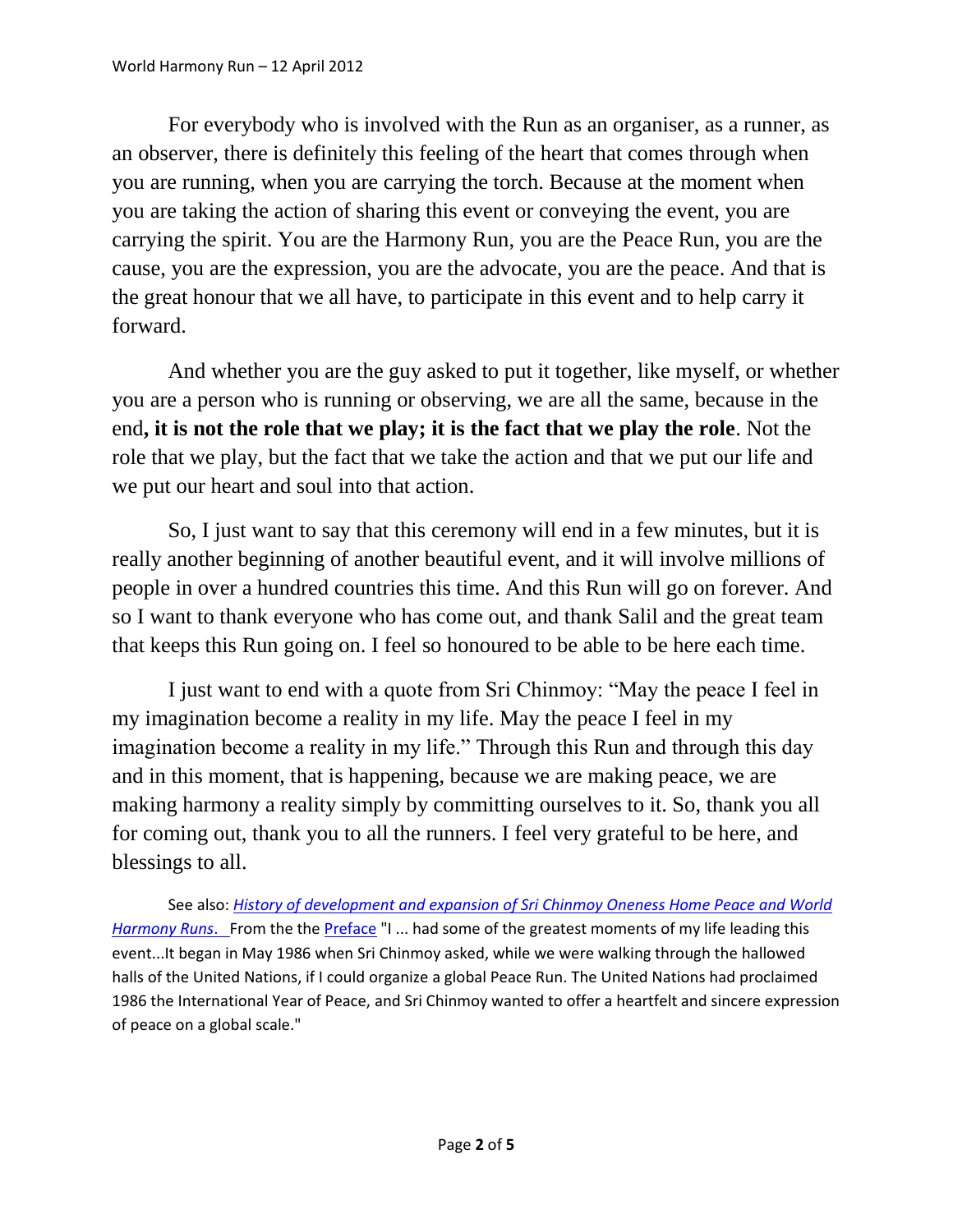Salil Wilson: Now, just before we send our runners off, and before we have the Youth Chorus come up again, I would like to invite again another dear friend and a real brother, City Councilman of District 24. Please give a warm welcome to Councilman James Gennaro.

**Councilman James Gennaro**: Thank you, Salil. Thank you, Shambhu, for your great years of service in putting this run together. I am not a runner; I thought I would just try to appear as one today! I am a swimmer, but I don't see any water! Thank you, thank you. I wrote down a few remarks; I do not normally do this, but I thought I would walk through them and thank you.

It is a great honour to be among all these wonderful dignitaries who are here today. Let us give them all a round of applause for coming out and supporting us! It is a great honour to be in the shadow of the UN, to be among my dear brothers and sisters and among the lovers of Sri Chinmoy's vision.

**I am honoured to represent the City of New York** in this beautiful, beautiful event. Sri Chinmoy was not only **a great world ambassador of peace and harmony, but by far the leading peace advocate in our great city**, which I am so happy he made his home 48 years ago tomorrow. I believe he **saw New York City as a very, very special place, not only because of the presence of the UN, which he so dearly loved and served, but because it is the most diverse city in the world** – with so many different people, so many different languages, so many different systems of belief. It is indeed the world capital of differences and divisions, it really is. But these differences, if they are able to be harmonised, if they are used to inspire and unite instead of divide, are this city's greatest strength.

I believe Sri Chinmoy saw this in New York City and really embraced our city, and we delighted in his loving embrace, in his peaceful embrace, and we were very much enriched by his really sublime presence. And we were proud that **his presence here in New York City made our city, by extension, the world harmony capital of the world**, which it certainly did. *[Applause]* Yes, you can certainly applaud for that! New York City is really divinely proud that **lovers of his great vision embark today** on this really terrific and really wonderful world mission of harmony. This honours and fulfils Sri Chinmoy and honours our good city.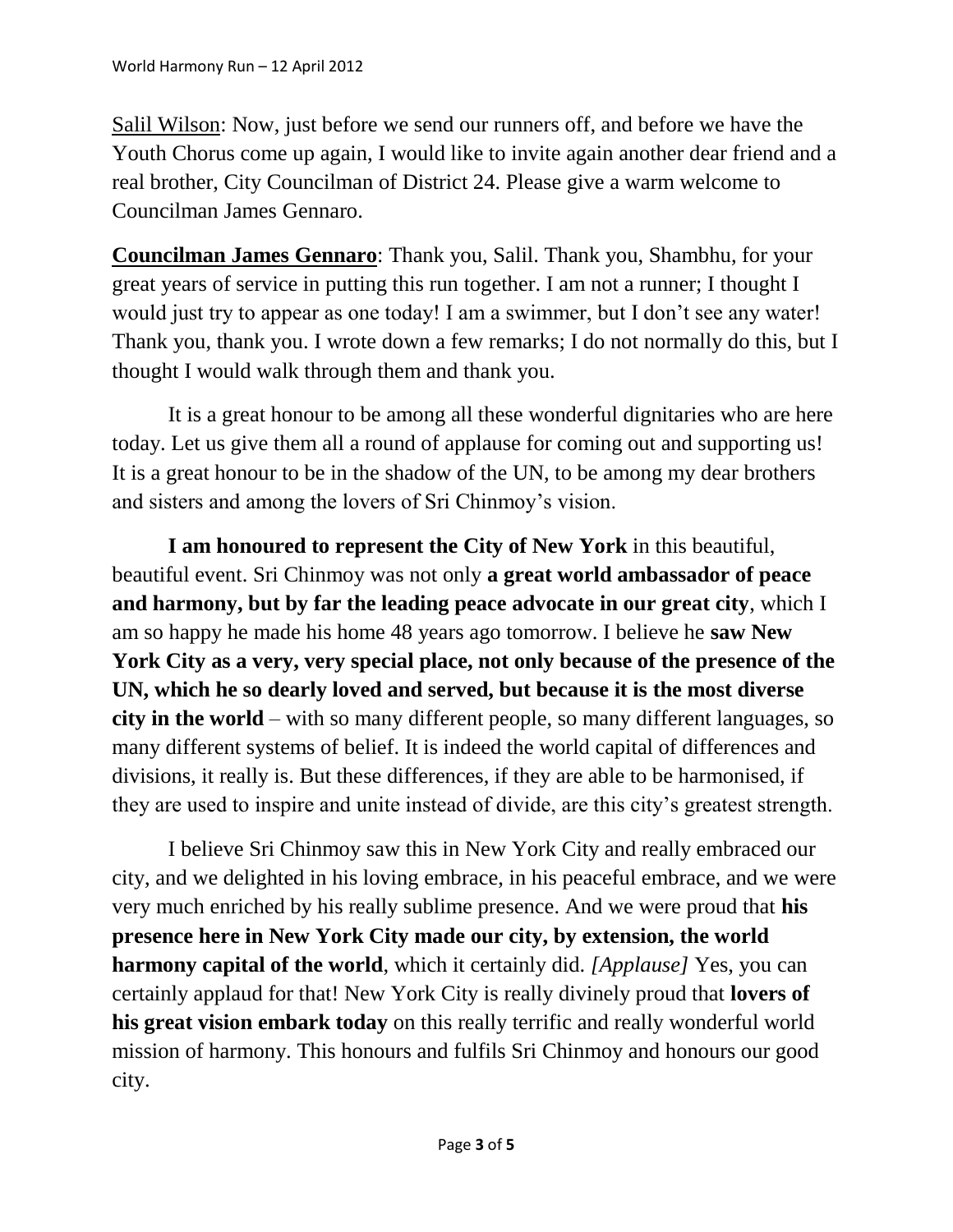I think that Sri Chinmoy today is very, very proud, and I wish you all Godspeed. Thank you so much for having me today, and God bless the World Harmony Run.

Salil Wilson: So, we have two more musical pieces: the Youth Chorus, joined by Belinda Munro, and also the World Harmony Run Choir will be performing both the Peace Run and World Harmony Run songs in a miraculous arrangement!

Please welcome back to the stage the New York City Housing Authority Youth Chorus.

## **New York City Housing Authority Youth Chorus sings with Belinda Munro "Put a Little Love in Your Heart"**

Salil Wilson: I would like to make a **special mention of Larry Matthew**, who is the chorus director. *[Applause]* Absolutely the nicest gentleman you could ever hope to meet. If ever you are feeling sad or unhappy, call Larry! Or **Carmen, choir coordinator** – hiding!

At this stage I would like to make a special mention of the *custodians of this wonderful park –* **the Friends of Dag Hammarksjöld Plaza**. If we could give a round of applause to Sherrill. If you could kindly stand up, Sherrill Kazan – who tirelessly volunteers her time to enable this beautiful park to continue to thrive.

And here we have actually arrived at the end of the ceremony, if the World Harmony Run Choir could kindly come up. While they are coming up, I will just share with you a short anecdote.

A **story of two songs**: We started off with the Peace Run, and Sri Chinmoy had composed a Peace Run song. The night before the World Harmony Run was about to launch, I reminded Sri Chinmoy that he had not yet composed a World Harmony Run song. He then said, "Well, can you not just change the words to the existing song?" And I said, "Well, no, we cannot; the words will not fit." So then